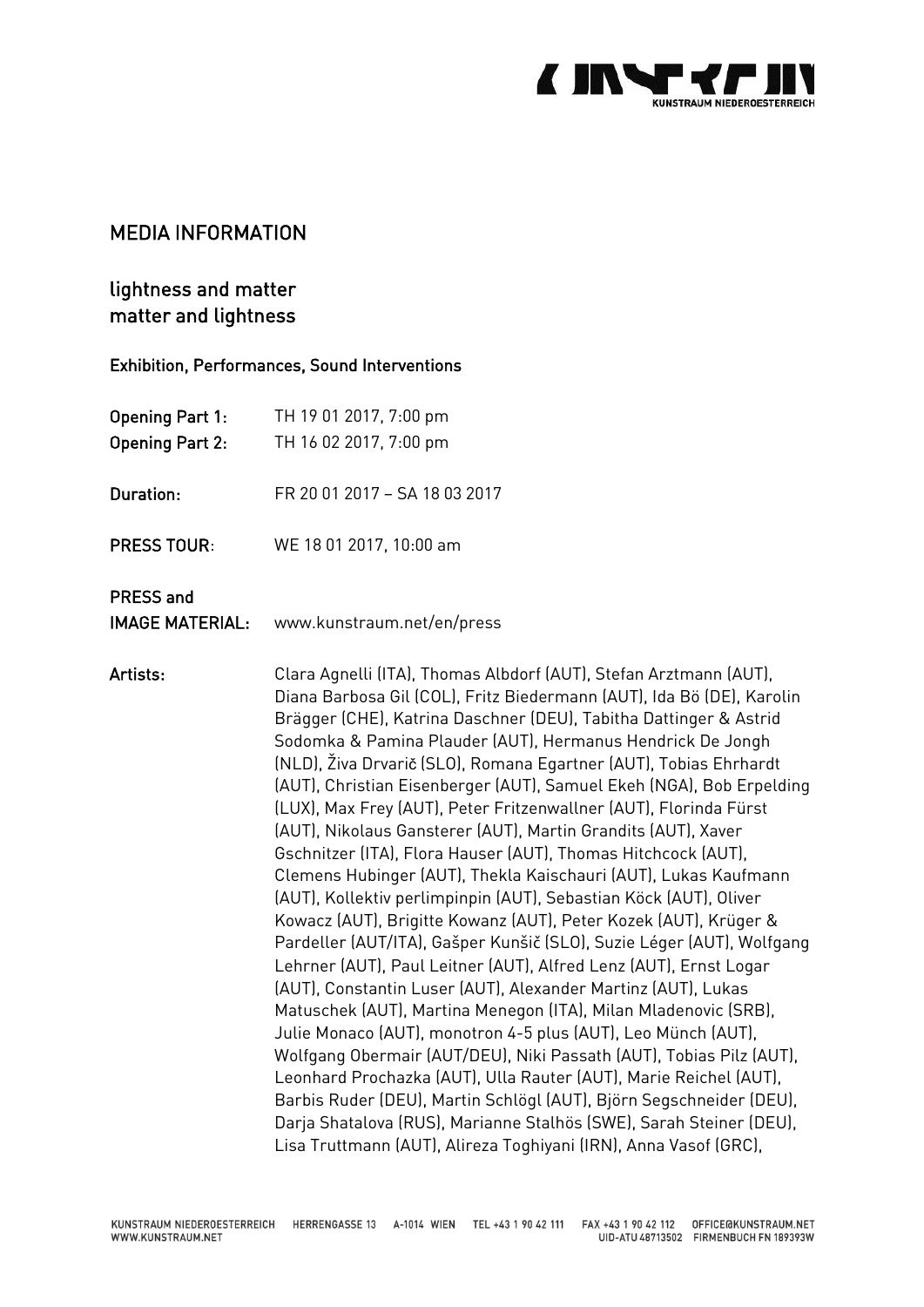



Tomasz Vollmann (AUT), Marit Wolters (DEU), Suchart Wannaset (AUT), Anna Zilahi (HUN), Anna Zwingl (AUT)

Curators: Brigitte Kowanz, Peter Kozek

Performances and sound interventions during the openings.

With Diana Barbosa Gil & Lukas Kaufmann, Samuel Ekeh, Peter Fritzenwallner, Florinda Fürst, Nikolaus Gansterer, Valentin Heßler, Sebastian Köck, Peter Kozek, Alexander Martinz & monotron 4-5plus, Leo Münch, Marianne Stalhös, Alireza Toghiyani

Catalogue presentation: TH 09 03 2017, 6:00 pm

A longstanding partnership: the Kunstraum Niederoesterreich and the art universities. Because critical reflection upon new artistic strategies and the theory and practice of exhibiting count amongst the quintessential tasks of the Kunstraum Niederoesterreich. In 2017 the Department of Transmedia Art at the University of Applied Arts Vienna – a pioneer in crossing artistic borders – celebrates its 20th birthday. On this occasion the Kunstraum showcases an exhibition of impressive works by the Department of Transmedia Art: lightness and matter. matter and lightness is the title of this show, which reveals developments within different generations of artists in and around the department. In the past years works by artists such as Nikolaus Gansterer, Constantin Luser, and others from the class could be seen in the Kunstraum. Furthermore, Barbis Ruder, Peter Fritzenwallner, and kozek hörlonski have received the H13 Lower Austria Prize for Performance for their work.

The exhibition lightness and matter. matter and lightness presents new artistic innovations as well as the artistic DNA of the class. Brigitte Kowanz, the Austrian representative at the International Art Exhibition of La Biennale di Venezia 2017 and the professor behind the Department of Transmedia Art, together with teacher and artist Peter Kozek form the curatorial team for this remarkable show.

The Kunstraum Niederoesterreich celebrated its 10-year jubilee in 2015; 2017 marks the 20<sup>th</sup> year of the Department of Transmedia Art. From the very beginning there has been an affinity between these two art institutions. For example, transmedia artists like Barbis Ruder or Peter Fritzenwallner have been awarded the H13 Lower Austria Prize for Performance most recently, and positions such as those of Katrina Daschner, Nikolaus Gansterer, kozek hörlonski, Krüger & Pardeller, Milan Mladenovic, Marit Wolter, and many others have been presented in the framework of exhibitions at the Kunstraum.

So it goes without saying that 20 years of Transmedia Art is naturally a good opportunity to present the diversity of works generated in the energy field around this class. What to